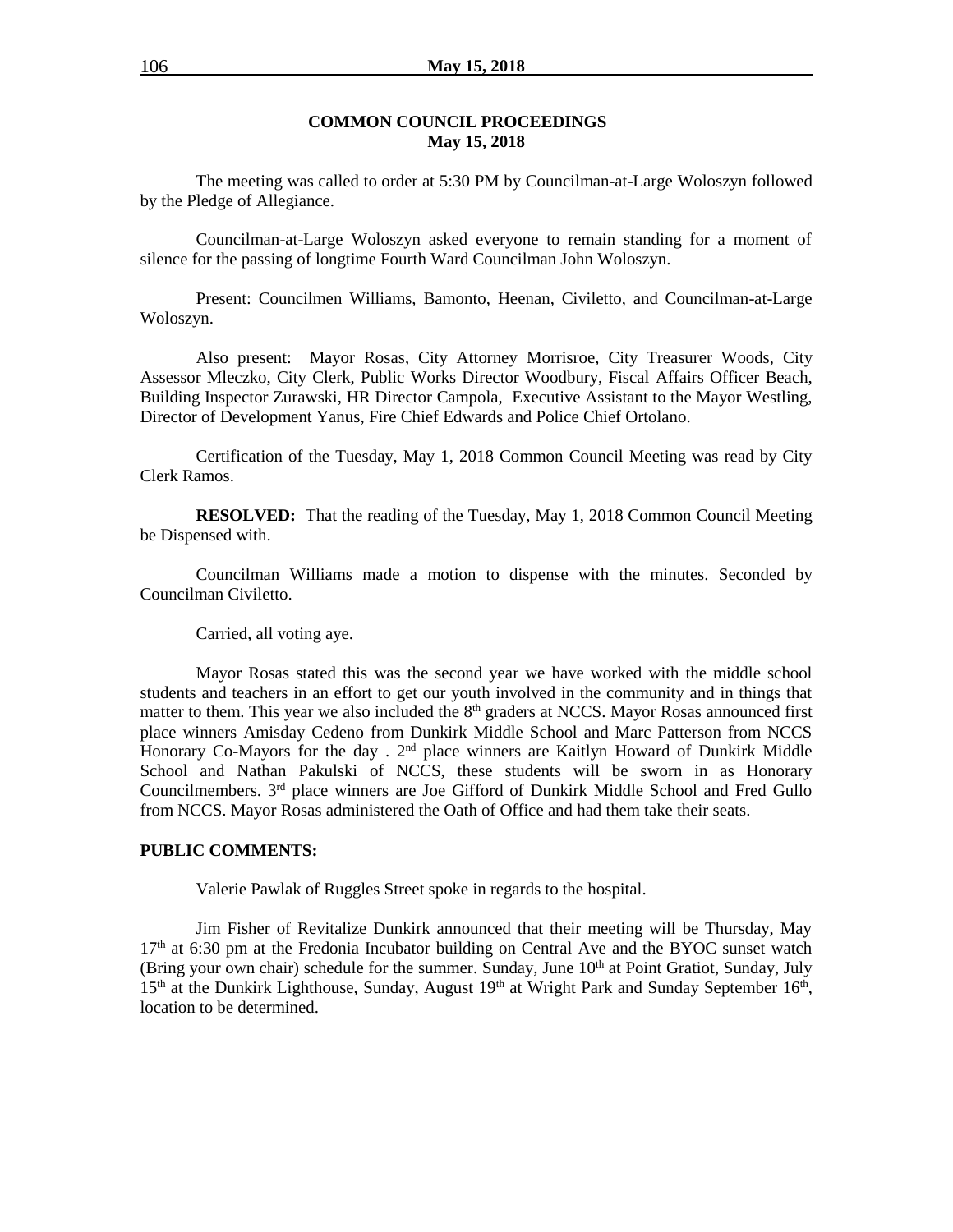#### **COMMUNICATIONS FROM THE MAYOR INCLUDING DISAPPROVAL MESSAGES:**

Mayor Rosas asked Director of Development Yanus to make an announcement. Director of Development Yanus invited everyone to a public hearing on Thursday, May  $24<sup>th</sup>$  at 6:00pm in the Dunkirk High School Cafeteria in regards to the conceptual design plans for the Pier Improvements Project.

Mayor Rosas also stated that he feels compelled to respond since the comments that were made during the privilege of the floor are not true. I would like to make it clear to the public that the 2.5 million dollars that the City of Dunkirk was fortunate to win comes with strings attached, it comes with a purpose and it comes with a proposal that we put in stating that we would do the things that we plan on doing with those funds. That has nothing to do with the hospital. I just want to make it clear for the record and for the public.

#### **COMMUNICATIONS FROM THE PUBLIC AND PETITIONS:**

Request from Jose A. Rodriguez to use Kochs Field and Promenshenkel Stadium for a Charity Softball Tournament in memory of Emmanuel "Manny" Escobar on Saturday, June 9<sup>th</sup>.

Councilman-at-Large Woloszyn stated a motion is needed to refer to appropriate departments as well as approve subject to appropriate insurances and usual conditions.

Councilman Williams made a motion. Seconded by Councilman Civiletto.

Carried, all voting aye.

Request from Buffalo United Front Inc to use a portion of Memorial Park for a Free Family Fun Day on June 24<sup>th</sup> from 8:00am-6:00pm.

Councilman-at-Large Woloszyn stated a motion is needed to refer to appropriate departments as well as approve subject to appropriate insurances and usual conditions.

Councilman Williams made a motion. Seconded by Councilman Bamonto.

Carried, all voting aye.

Request from Shannon Ciciotti on behalf of Fredonia Central School to have their fifth grade students do a beach clean-up, rocks and mineral exploration, a social studies scavenger hunt and an outdoor art/English language arts project on June  $8<sup>th</sup>$ from 9:00am-1:00pm.

Councilman-at-Large Woloszyn stated a motion is needed to refer to appropriate departments as well as approve subject to appropriate insurances and usual conditions.

Councilman Civiletto made a motion. Seconded by Councilman Williams.

Carried, all voting aye.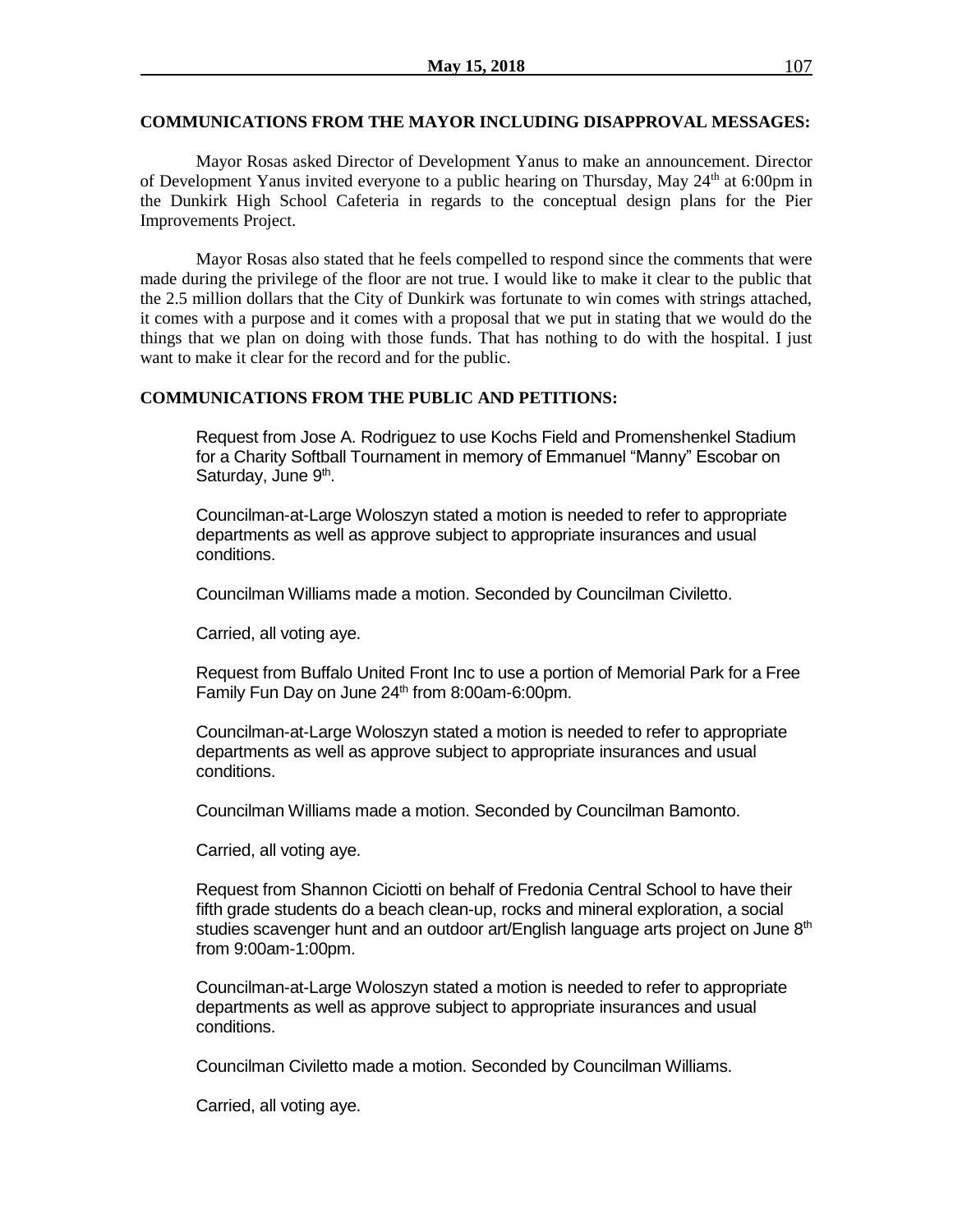Request from The Kosciuszko Club to have Nevins Street closed to traffic between East Doughty Street and Courtney Street on Friday, July  $6<sup>th</sup>$  and Saturday, July 7 for the Annual Street Dance from 5:00pm-12:00am. Also asking for support for the City Parks Department for use of picnic tables and band stands, Streets Department for barricades and the Police Department for patrolling in the area.

Councilman-at-Large Woloszyn stated a motion is needed to refer to appropriate departments as well as approve subject to appropriate insurances and usual conditions.

Councilman Bamonto made a motion. Seconded by Councilman Williams.

Carried, all voting aye.

Request from Dunkirk Lakeside Club to close Plover Street between Lake Shore Drive West and West Second Street on July 21<sup>st</sup> through July 22<sup>nd</sup> between the hours of 12 noon and 12 midnight. The Lake Side will be celebrating a 100 year Jubilee. We are also requesting support from the City of Dunkirk Police Department for patrolling in the area. Parks Department for picnic tables & Streets Department for use of barricades.

Councilman-at-Large Woloszyn stated a motion is needed to refer to appropriate departments as well as approve subject to appropriate insurances and usual conditions.

Councilman Williams made a motion. Seconded by Councilman Civiletto.

Carried, all voting aye.

Request from Northern Chautauqua Soccer Association to use the city park at North Pangolin Street approximately 3 evenings per week 6:00pm-7:30pm through October.

Councilman-at-Large Woloszyn stated a motion is needed to refer to appropriate departments as well as approve subject to appropriate insurances and usual conditions.

Councilman Bamonto made a motion. Seconded by Councilman Williams.

Carried, all voting aye.

Request from Charlotte M Herlong for a Resolution to have no amplification in Washington Park unless it's for government business, city, county or state.

#### **RECEIVED AND FILED.**

Notice of Claim from Jonathan Roy for alleged damages to his vehicle after hitting several pot holes.

Councilman-at-Large Woloszyn advised a motion was needed to refer to the law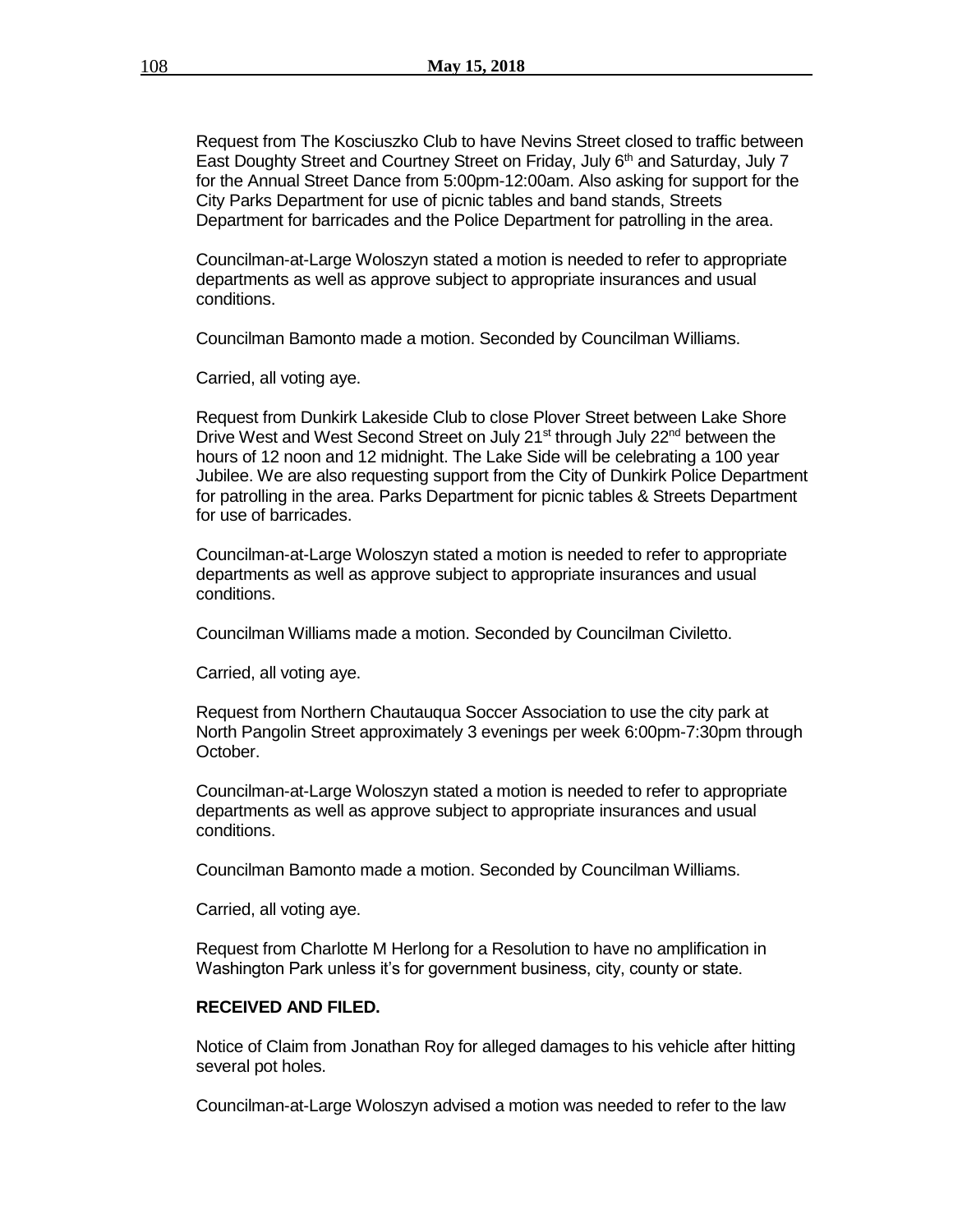department.

Councilman Williams made a motion. Seconded by Councilman Civiletto.

Carried, all voting aye.

Loudspeaker application from Kosciuszko Club to use Microphone, Amplifier & Speakers on July  $6^{\text{th}}$  &  $7^{\text{th}}$ .

Councilman-at-Large Woloszyn stated a motion is needed to refer to appropriate departments as well as approve subject to appropriate insurances and usual conditions.

Councilman Williams made a motion. Seconded by Councilman Civiletto.

Carried, all voting aye.

Loudspeaker application from Dunkirk Lakeside Club to use Amplifier, Speakers & Band Equipment on July  $20^{th}$ ,  $21^{st}$  &  $22^{nd}$  from 12:00pm-11:30pm.

Councilman-at-Large Woloszyn stated a motion is needed to refer to appropriate departments as well as approve subject to appropriate insurances and usual conditions.

Councilman Williams made a motion. Seconded by Councilman Civiletto.

Carried, all voting aye.

Loudspeaker application from Alberta Lockett to use a Bluetooth speaker at 93 Lincoln Avenue on July  $20^{th}$  &  $21^{st}$  from 5:00pm-7:00pm.

Councilman-at-Large Woloszyn advised this permit was pulled pending further information.

Councilman-at-Large Woloszyn advised there was a walk in communication. Request from The Special Olympics requesting permission to use  $6<sup>th</sup>$  Street to Central Avenue ending at the local Track and Field meet in SUNY Fredonia on Wednesday, May 30th from 9:00am-9:30am.

Councilman-at-Large Woloszyn stated a motion is needed to refer to appropriate departments as well as approve subject to appropriate insurances and usual conditions.

Councilman Bamonto made a motion. Seconded by Councilman Williams.

Carried, all voting aye.

#### **REPORTS OF STANDING COMMITTEES, BOARDS AND COMMISSIONS:**

Councilman Williams inquired to Police Chief Ortolano what the process is to look in to the need for a traffic light; a phone call was received from a First Ward resident about the traffic light at Second and Roberts also Wednesday, May 23rd at 4:00pm in the Mayors conference room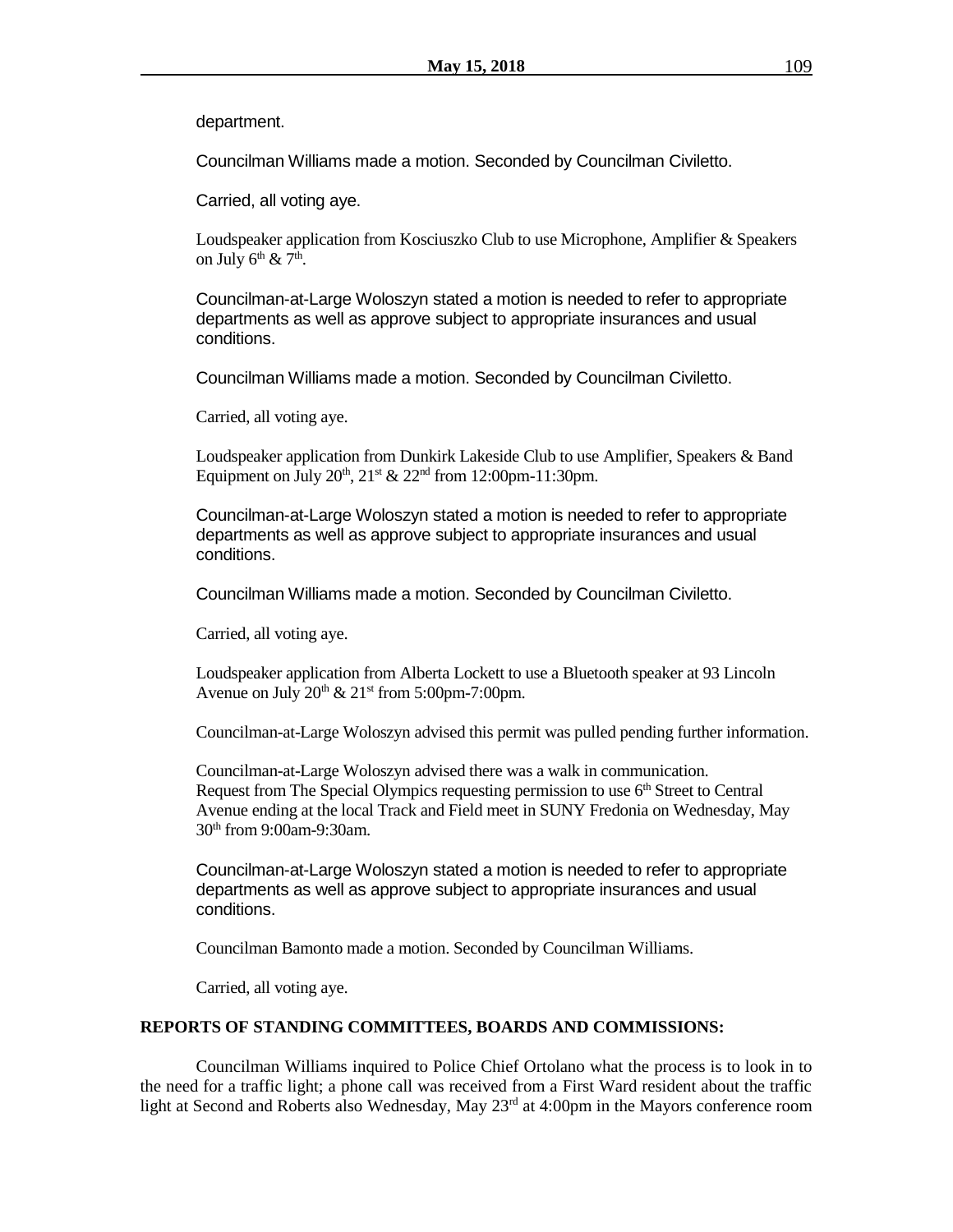we will be having our DPW meeting and Thursday May 24<sup>th</sup> Council will be on WDOE viewpoints.

Police Chief Ortolano stated a traffic study would need to be done, but this is a truck route so removing any traffic light could cause a liability issue. We will check the loops to make sure they are cycling properly.

Councilman Bamonto announced that the adult co-ed softball league starts next Tuesday. we have 10 teams this year. Fast pitch starts the first week of June and inquired to DPW Director Woodbury for an update on Howard Street.

DPW Director Woodbury stated that Wednesday and Friday of last we had a multi story crane lift 12, 15 ton sections of the new Howard Avenue culvert into place. 14 ft wide x 9 ft deep. After they were placed and connected together, myself and the Mayor carefully inspected the installation and we approved.

Councilman Heenan did not speak.

Councilman Civiletto stated that we had a review of Fire pits in the City, the resolution has been pulled so we can gather additional information.

Councilman-at-Large Woloszyn stated there will be a Finance Committee Meeting on Thursday at 4pm in the Mayors Conference Room.

Councilwoman Howard did not speak.

Councilman Pakulski did not speak

Councilman Gifford stated that he wrote about getting stores from surrounding areas to open stores here locally so people don't have to drive to Erie or Buffalo to go shopping.

Councilman Gullo stated that he focused his essay on School Resource Officers in every school.

Honorary Mayor Patterson stated that his essay was about filling in the empty spaces around Dunkirk and turning it more into a hotspot with commercial areas and stores, adding more houses so more people can live here, making it bigger and better.

Honorary Mayor Cedeno stated that her essay was about welcoming the new families, a lot of people come from Puerto Rico and they are mainly all Hispanic. I wanted everyone to welcome them so they can live here and feel like this is a special place.

#### **UNFINISHED BUSINESS:**

#### **RESOLUTION #47-2018 April 17, 2018**

#### **By: Councilmembers Bamonto & Williams**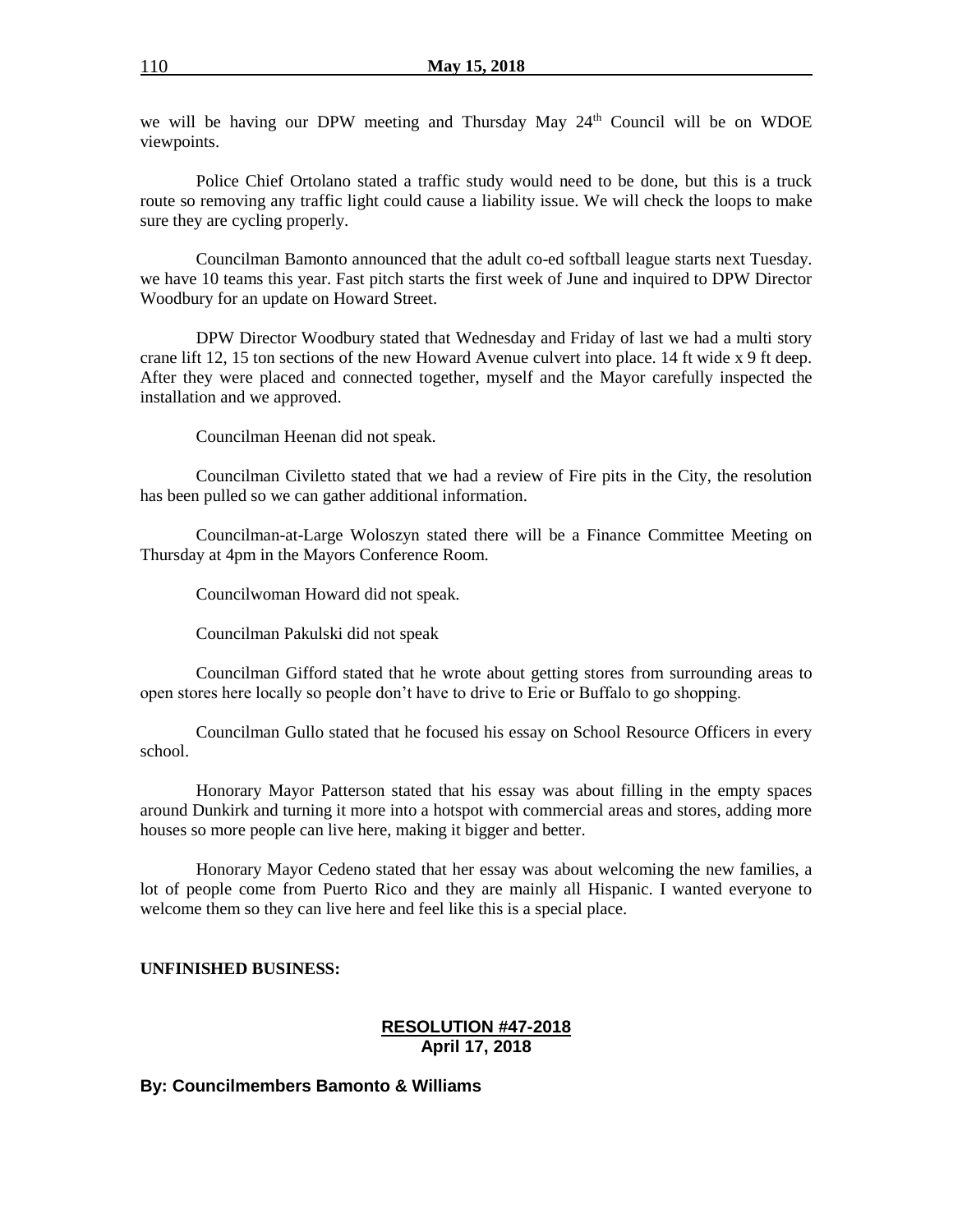### **PROPOSED LOCAL LAW & REFERENDUM TO CHANGE TERMS OF DUNKIRK COUNCIL MEMBERS FROM 2 YEARS TO 4 YEARS**

**WHEREAS**, at one point historically, most state and local legislative bodies were elected to two-year terms in the State of New York, including the Dunkirk Common Council; and

**WHEREAS**, over time, legislative bodies such as the Buffalo Common Council and the Erie County Legislature held public referendums where citizens voted on changing their elected terms to four-year terms, as they found the cost, time and energy spent on re-election campaigns to be a drain on the time and energy that could be spent on legislating and addressing constituent concerns; and

**WHEREAS**, all elected officials in the City of Dunkirk were elected to two-year terms; and

**WHEREAS**, the elected term of the Mayor of Dunkirk was changed from two to four years several years ago via local law adoption and a referendum vote; and

**WHEREAS**, said position is still as accountable to the voters and citizens of Dunkirk as it was when under a two-year term, and

**WHEREAS**, NYS Municipal Home Rule Law §23 sets forth certain areas in which a referendum is required after the adoption of a local law; and

**WHEREAS**, one of the local laws requiring a mandatory referendum or vote under §23 is changing the term of an elected office; therefore, be it

**RESOLVED**, that this Council vote on a local law extending term limits from twoyear terms to four-year terms, followed by the mandatory public hearing to be held at the next scheduled Common Council Meeting; and be it further

**RESOLVED**, that if Council passes this Resolution, then said term change must be placed before the voters of Dunkirk via Referendum in this year's General Election to be held on November 6, 2018.

Councilman-at-Large Woloszyn advised a motion was needed to take this off the Table.

Councilman Williams made a motion. Seconded by Councilman Civiletto.

Carried, all voting aye.

Councilman Williams stated that this resolution isn't something that if passed today, this will not go into law. If passed today, it would go out to the voters of the City of Dunkirk to decide whether a council term would be 2 or 4 years.

Honorary Mayor Marc Patterson stated that he wants to make sure the Council members realize that 4 years is a long time.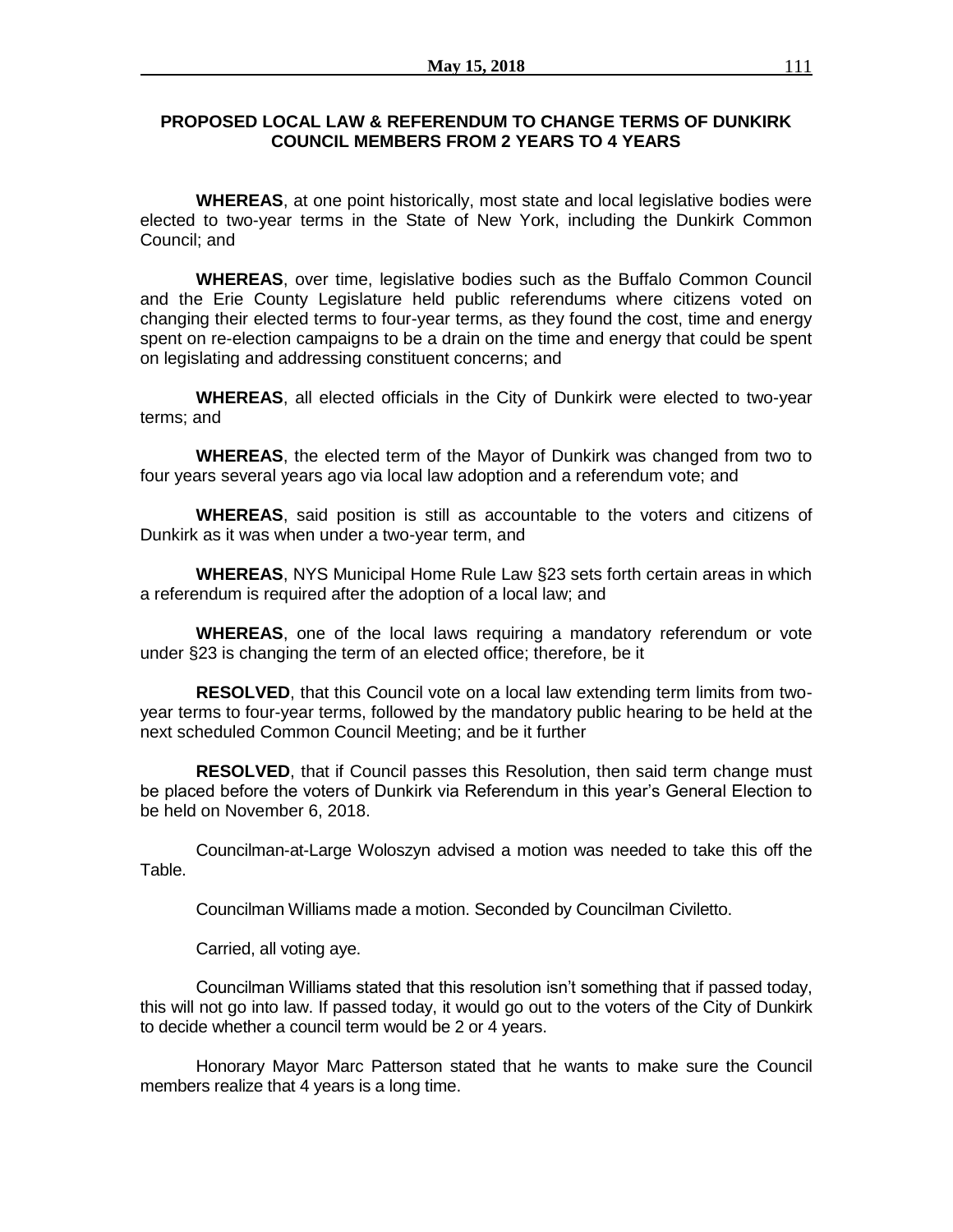Councilman Civiletto stated that he will be voting yes and let the voters of the City of Dunkirk decide.

Councilman Heenan stated that he respects what the other council members words they spoke.

Councilman Bamonto stated that he respects what the other council members say as well.

Councilman-at-Large Woloszyn stated that the Observer previously had an article in the paper stating that this motion is very selfish of us as Councilmembers and that we are only looking out for ourselves. I disagree with that, it's not up to us. We are giving this option to the public to vote on if the term is 2 or 4 years.

Vote on Resolution.

Ayes: Councilmen Williams, Civiletto and Councilman-at-Large Woloszyn.

No: Councilmen Bamonto and Heenan.

Motion passes.

#### **PREFILED RESOLUTIONS:**

#### **RESOLUTION #52-2018 May 15, 2018**

### **BY: COUNCILMEMBERS BAMONTO AND CIVILETTO**

### **AUTHORIZING LEASE-TO-PURCHASE ONE (1) VEHICLE FOR POLICE DEPARTMENT THROUGH STATE CONTRACT PC 67571**

**WHEREAS,** the City of Dunkirk Police Department is in need of one (1) new automobile for use by the Police Department; and

**WHEREAS,** one (1) suitable vehicle is available for purchase through a State Contract Bid; and

**WHEREAS**, sufficient funds are available in the Police Department's Budget [Rent/Lease Account 001-3120-4150]; and

**WHEREAS,** the cost of one (1) vehicle is \$30,700.00 from DeLacy Ford, Inc. (including extended warranty service contract, trade in, and financing charges); now, therefore, be it

**RESOLVED,** that the Mayor is authorized and empowered to execute a two-year lease-to-purchase agreement, on behalf of the City of Dunkirk, with DeLacy Ford, Inc., 10361 Transit Road, Elma, New York 14059-0437, and/or Ford Motor Credit, for the purchase of one (1) Year 2018 Ford Police Interceptor SUV for the sum of Thirty Thousand Seven Hundred Dollars (\$30,700.00) (including extended warranty service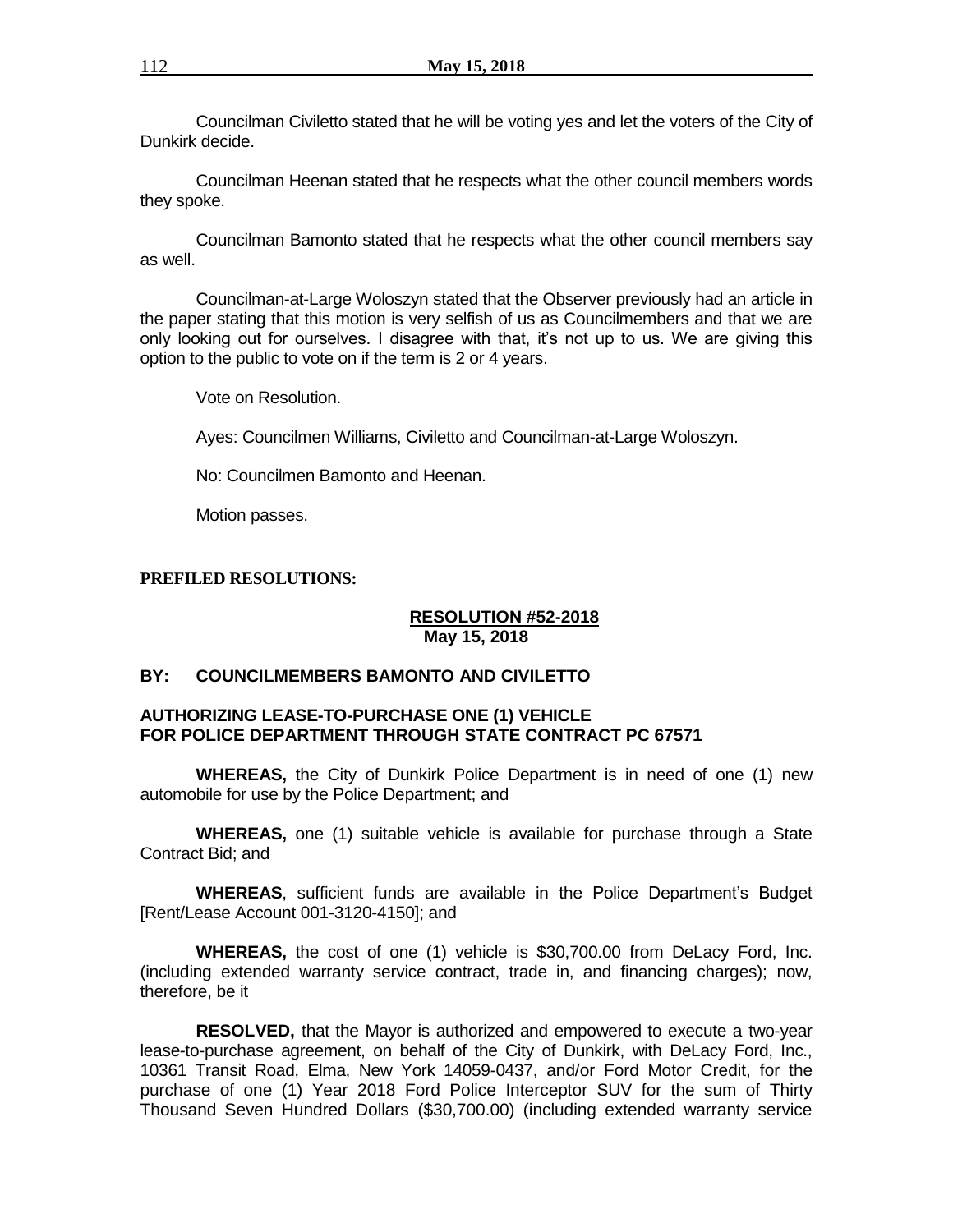contract, trade in, and financing charges), with such funds to come from Account 001- 3120-4150.

Carried, all voting aye.

### **RESOLUTION #53-2018 May 15, 2018**

### **By: ENTIRE COUNCIL**

### **AUTHORIZING MAYOR TO EXECUTE LICENSE AGREEMENT FOR OPERATION OF WRIGHT PARK REFRESHMENT STAND**

**WHEREAS,** John Dolce of 29 North Ocelot Street, Dunkirk, New York has for many years operated the Wright Park Refreshment Stand, known as the Beach House Grill; and

**WHEREAS,** it would be beneficial to the City to continue to allow Mr. Dolce to operate the Beach House Grill, now therefore be it

**RESOLVED,** that the Mayor is hereby authorized and directed, to execute a license agreement with John Dolce, and to execute any and all documents related to the agreement, on behalf of the City of Dunkirk, to operate the Wright Park Refreshment Stand, known as Beach House Grill, upon the following terms and conditions:

- TERM: May 15, 2018 through September 31, 2020
- LICENSE FEE: One Thousand Nine Hundred and Sixty Dollars (\$1909.62) for the year 2018, Two Thousand Ten Dollars (\$2010.00) for the year 2019, and Two Thousand Sixty Dollars (\$2060.00) for the year 2020
- LOCATION: Structure commonly known as Beach House Grill at Wright Park, consisting of two  $(2)$  rooms  $(8 \times 18)$  and  $13.33 \times 18$ ;
- OPERATION: Memorial Day Weekend through Labor Day;
- INSURANCE: Statutory Workmen's Compensation and public liability coverage as per City regulations.

Carried, all voting aye.

### **RESOLUTION #54-2018 May 15, 2018**

## **BY: COUNCILMEMBERS CIVILETTO AND WILLIAMS**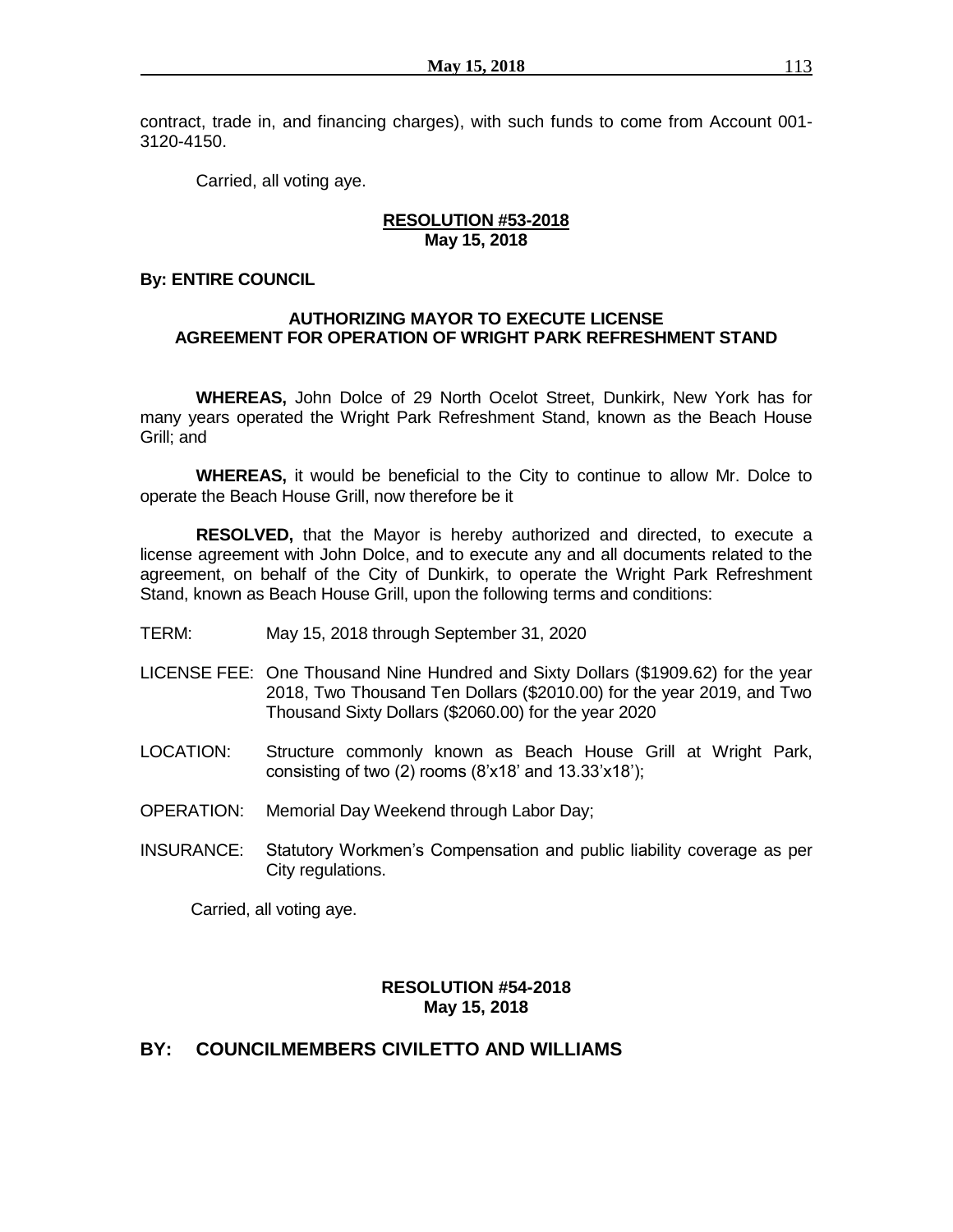# **AUTHORIZATION FOR CITY TO EXECUTE WATER SUPPLY LINE EASEMENT WITH ATHENEX**

**WHEREAS**, the City of Dunkirk wishes to expedite the construction of the Athenex manufacturing plant in the Town of Dunkirk; and

**WHEREAS**, the City will supply water and sewer service to the Athenex plant; and

**WHEREAS**, Athenex's plant requires an easement to construct a water supply line that will pass over the parcel on Stegelske Avenue identified as tax lot 79.08-3-80; and

**WHEREAS,** Athenex has already contacted the owner of the property and received permission for the easement; now, therefore be it

**RESOLVED,** that the Mayor is authorized and directed to execute an easement to be drafted by the Law Department and attorneys for Athenex and its contractors to meet the above-described requirement between the City of Dunkirk and Athenex.

Carried, all voting aye.

## **RESOLUTION #55-2018 MAY 15, 2017**

# **BY: ENTIRE COUNCIL**

## **AUTHORIZING GRANT APPLICATION WESTERN NEW YORK DOWNTOWN REVITALIZATION INITIATIVE: ROUND THREE**

**WHEREAS,** the City of Dunkirk is applying for funding for investment in the city's downtown to unlock dormant potential in ways that create and propel the resurgence of the urban core, through a grant of the Western New York Downtown Revitalization Initiative (DRI): Round Three Application; and

**WHEREAS**, the City was awarded \$2.5 million dollars in Round Two of the DRI grant awards, now being used to revitalized the Central Avenue corridor and the waterfront near the pier; and

**WHEREAS**, the City has been encouraged to apply again, in hopes of being awarded up to \$10 million dollars to continue and expand on the resurgent City of Dunkirk's continued revitalization; and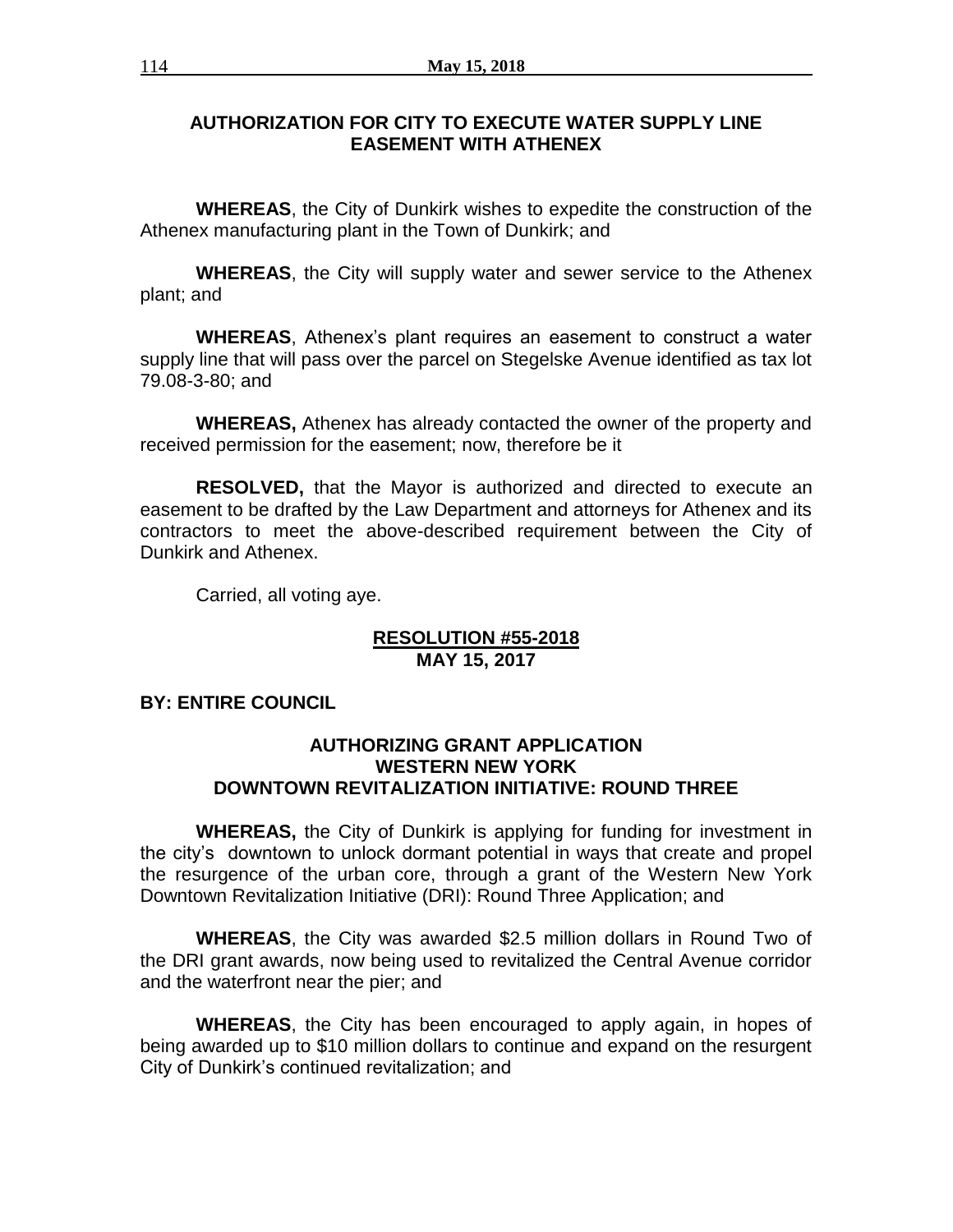**WHEREAS,** it is in the best interest of the City to apply for State Grant funding for this project; now, therefore, be it

**RESOLVED**, that the Dunkirk Common Council does hereby authorize the Mayor and the Development Department to complete any paperwork and/or application necessary to apply for funding through the DRI: Round Three.

Carried, all voting aye.

# **RESOLUTION #56-2018 MAY 15, 2018**

# **BY: COUNCILMEMBER HEENAN**

# **AUTHORIZING SUMMER HOURS FOR CITY HALL EMPLOYEES**

**WHEREAS,** the City of Dunkirk's departments and staff that work at City Hall typically work from 9AM to 5PM; and

**WHEREAS**, other cities, villages and towns have instituted summer hours between Memorial Day weekend and Labor Day weekend; and

**WHEREAS**, the City should have the option of adopting summer hours for city hall departments and staff, be it 8AM to 4PM, or 8:30AM to 4:30PM; and

**WHEREAS,** such changes in the work schedule are subject to Department Head approval, and subject to review by union representatives for the respective bargaining units affected by any change in work schedule; now, therefore, be it

**RESOLVED**, that the Dunkirk Common Council does hereby authorize the Mayor and the City Hall departments and staff to have the option of summer hours from the Tuesday after Memorial Day weekend through to the Tuesday after Labor Day weekend.

Councilman-at-Large Woloszyn stated there is an amendment to this Resolution.

Vote on Amendment.

Carried, all voting aye.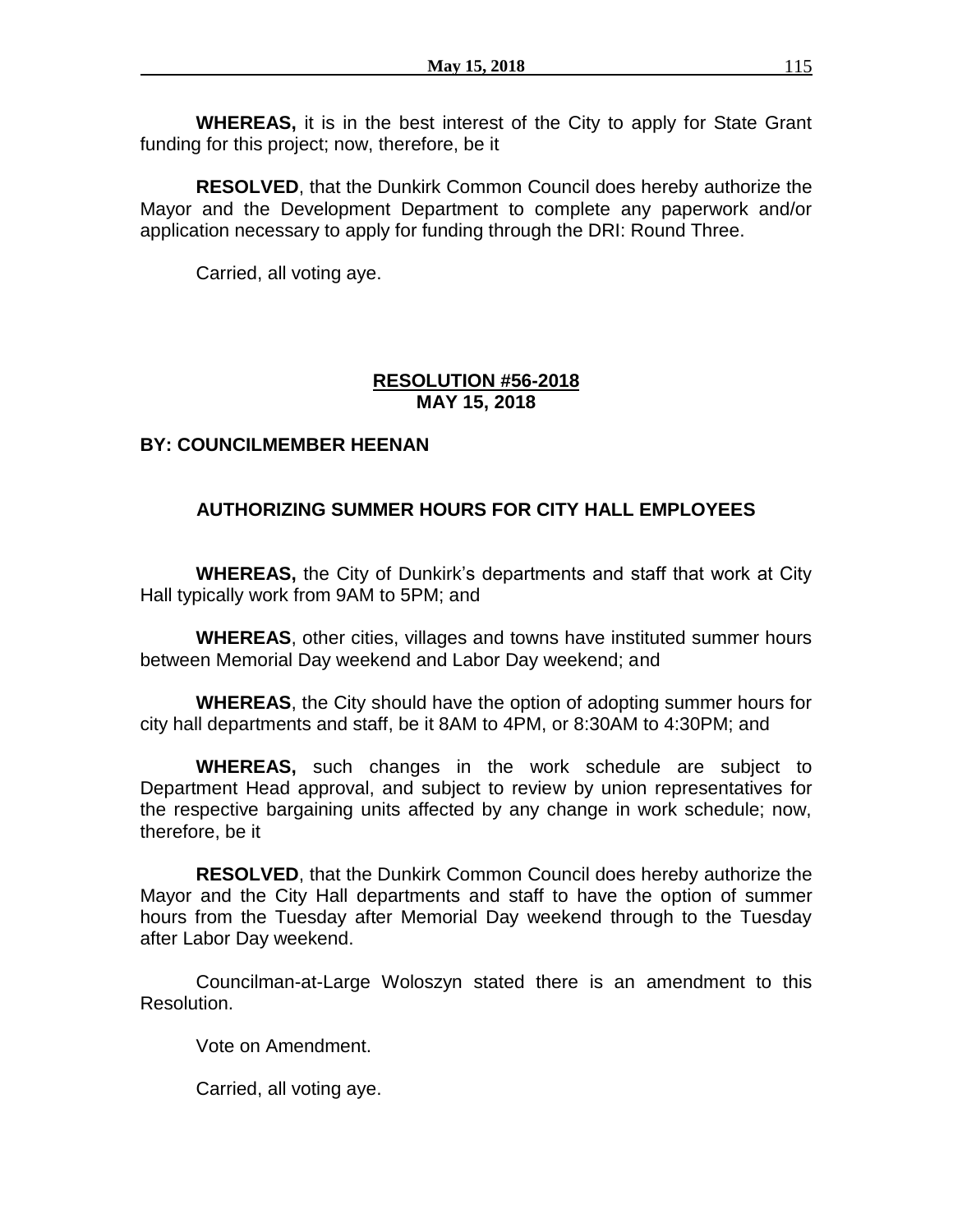# **RESOLUTION #56-2018 MAY 15, 2018**

# **BY: COUNCILMEMBER HEENAN**

# **AUTHORIZING SUMMER HOURS FOR CITY HALL EMPLOYEES**

**WHEREAS,** the City of Dunkirk's departments and staff that work at City Hall typically work from 9AM to 5PM; and

**WHEREAS**, other cities, villages and towns have instituted summer hours between Memorial Day weekend and Labor Day weekend; and

**WHEREAS**, the City should have the option of adopting summer hours for city hall departments and staff, be it 8AM to 4PM, or 8:30AM to 4:30PM; and

**WHEREAS,** such changes in the work schedule are subject to Department Heads staffing and rotating shifts as needed for offices that need to remain open until 5:00 pm, and subject to review by union representatives for the respective bargaining units affected by any change in work schedule; now, therefore, be it

**RESOLVED**, that the Dunkirk Common Council does hereby authorize the Mayor and the City Hall departments and staff to have the option of summer hours from the Tuesday after Memorial Day weekend through to the Tuesday after Labor Day weekend.

Carried, all voting aye.

## **RESOLUTION #57-2018 MAY 15, 2018**

## **BY: COUNCILMEMBER CIVILETTO**

# **AMENDING CITY CODE REGARDING OUTDOOR FIRES**

**WHEREAS,** the City of Dunkirk's City Code § 32-117 regarding outdoor fires reads as follows:

## **§ 32-117. Outdoor fires prohibited; food preparation excepted.**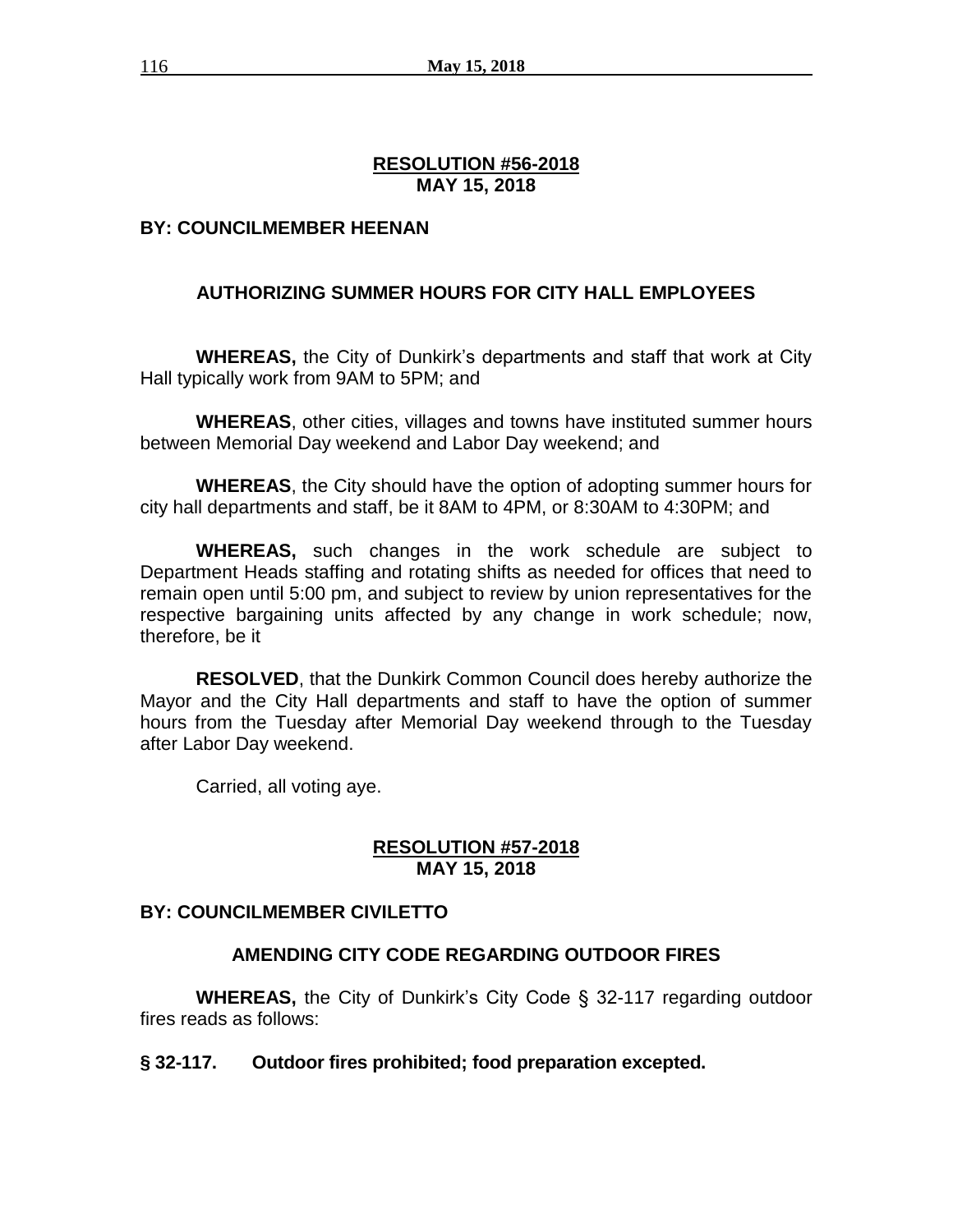- A. Except as otherwise provided in this section, no person shall kindle, start or maintain any outdoor fire in the City of Dunkirk without written authorization of the Chief of the Fire Department. **[Amended 7-21- 1970; 10-20-1970]**
- B. Notwithstanding the foregoing subsection, the cooking or preparation of food by outdoor fire is permitted. **[Amended 7-21-1970; effective 8-1-1970]; and**

**WHEREAS**, this language is vague and does not delineate between types of fires, types of fire devices, fuel source, distance from existing structures, or what can be burned; and

**WHEREAS**, much has changed in our world since 1970, more than 48 years ago; and

**WHEREAS,** it is in the best interest of the City to modify this language to reflect those changes, prevent unnecessary risk of fires, toxic and environmental hazards, and yet, allow people the chance to have the modern conveniences of fire pits, barbeque grills and portable fire devices; now, therefore, be it

**RESOLVED**, that the following modifications be submitted first to a public hearing at the next regularly scheduled Common Council meeting, and then a vote of this Common Council:

# **PROPOSED LANGUAGE**

# **§ 32-117. Outdoor fires: rules and prohibitions.**

- A. **Open Burning**: The *open* burning of wood, vegetation, plastics or household trash is prohibited. Burning trash is prohibited statewide in all cases, per the New York State Department of Environmental Conservation (NYS DEC). This shall include the burning of these materials in outdoor fire pits, barrels, camp fires, cooking grills, or chimneys. Open burning is defined as any outdoor fire or outdoor smoke producing process from which air contaminants are emitted directly into the outdoor atmosphere. Open fires include burning in barrels or modified barrels. Open fires do not include burning in outdoor furnaces or boilers that are used to heat buildings when the devices are actually used for such purpose. 6 CRR-NY 215.1(a) **[Amended 5-15-2018]**
- B. **Outdoor Cooking Fires:** The outdoor cooking food is permitted only when cooking grills or stoves are utilized and they are fueled by propane, natural gas or charcoal briquettes. Cooking grills shall be placed at least 10 feet from any structure and not placed under any